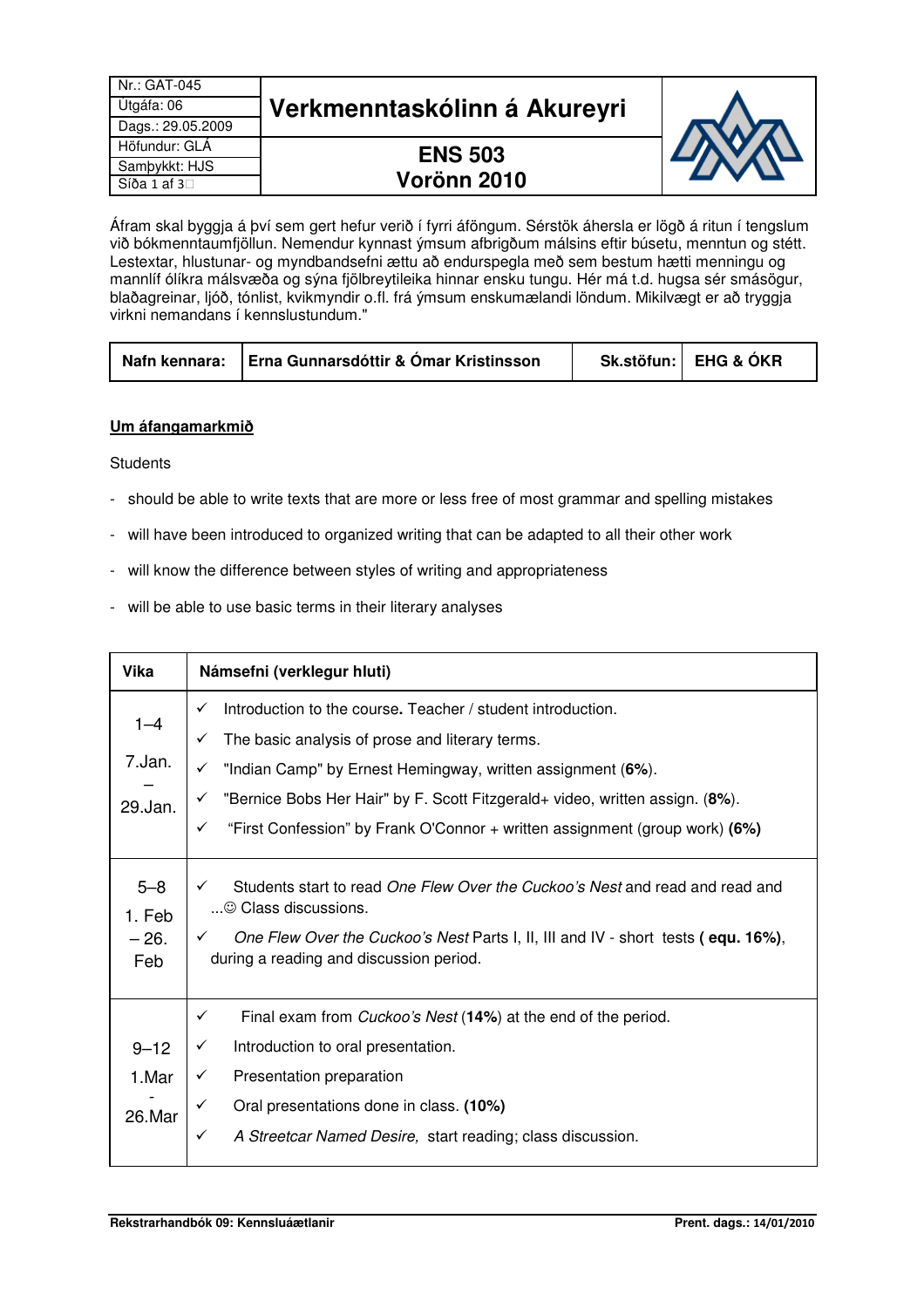| Nr.: GAT-045<br>Útgáfa: 06<br>Dags.: 29.05.2009 | Verkmenntaskólinn á Akureyri |  |
|-------------------------------------------------|------------------------------|--|
| Höfundur: GLÁ                                   | <b>ENS 503</b>               |  |
| Sampykkt: HJS                                   |                              |  |
| Síða 2 af 3                                     | Vorönn 2010                  |  |
|                                                 |                              |  |

|         | 14–17 $\vert \checkmark$ Short quiz on Streetcar (5%).                      |
|---------|-----------------------------------------------------------------------------|
| 7. Apr. | Class discussion continues and students watch a cinema version of the play. |
| $-30.$  | Written assignment on a theme from Streetcar (10%).                         |
| Apr.    | Oral exams in class during last week of term. (15%).                        |
|         |                                                                             |

| <b>Tegun</b><br>d                                                                                                                                                                                                                                                                                              |                                                                  | Námsgögn (nafn bókar og nánari lýsing á gögnum)                                                                                                                                                                                              |      |  |
|----------------------------------------------------------------------------------------------------------------------------------------------------------------------------------------------------------------------------------------------------------------------------------------------------------------|------------------------------------------------------------------|----------------------------------------------------------------------------------------------------------------------------------------------------------------------------------------------------------------------------------------------|------|--|
| <b>Book</b><br>s                                                                                                                                                                                                                                                                                               |                                                                  | One Flew over the Cuckoo's Nest by Ken Kesey.                                                                                                                                                                                                |      |  |
| Short stories<br>/ Play                                                                                                                                                                                                                                                                                        |                                                                  | "Indian Camp" (E. Hemingway), "Bernice Bobs Her Hair" (F.S. Fitzgerald), A<br>Streetcar Named Desire (T. Williams) and "First Confession" (Frank O'Connor).<br>A folder containing the short stories and the play is sold at the VMA-office. |      |  |
| Hand-outs                                                                                                                                                                                                                                                                                                      |                                                                  | Various texts and assignments handed out by the teacher.                                                                                                                                                                                     |      |  |
| Other                                                                                                                                                                                                                                                                                                          | If possible, visiting lecturers will be introduced to the class. |                                                                                                                                                                                                                                              |      |  |
| Annað                                                                                                                                                                                                                                                                                                          |                                                                  | Lýsing                                                                                                                                                                                                                                       |      |  |
| Student participation is essential in this course as a great deal of the work<br>will take place during class discussions and group work. Attendance in<br><b>Assessmen</b><br>this course must not be below 90% since there is no written final<br>t:<br>examination. The same applies to graded assignments. |                                                                  |                                                                                                                                                                                                                                              |      |  |
| <b>Námsmat</b>                                                                                                                                                                                                                                                                                                 |                                                                  | Lýsing                                                                                                                                                                                                                                       | Vægi |  |
| Short<br>stories                                                                                                                                                                                                                                                                                               |                                                                  | Three assignments                                                                                                                                                                                                                            | 20%  |  |
| Novel                                                                                                                                                                                                                                                                                                          |                                                                  | 4 quizzes and a written assignment                                                                                                                                                                                                           | 30%  |  |
| Play                                                                                                                                                                                                                                                                                                           |                                                                  | A quiz and a written assignment                                                                                                                                                                                                              | 15%  |  |
| Presentation                                                                                                                                                                                                                                                                                                   |                                                                  | Group work presented in class                                                                                                                                                                                                                | 10%  |  |
| Oral exam                                                                                                                                                                                                                                                                                                      |                                                                  | Individual oral examinations                                                                                                                                                                                                                 | 15%  |  |
| Participation<br>Individual participation in class work and discussions<br>10%                                                                                                                                                                                                                                 |                                                                  |                                                                                                                                                                                                                                              |      |  |